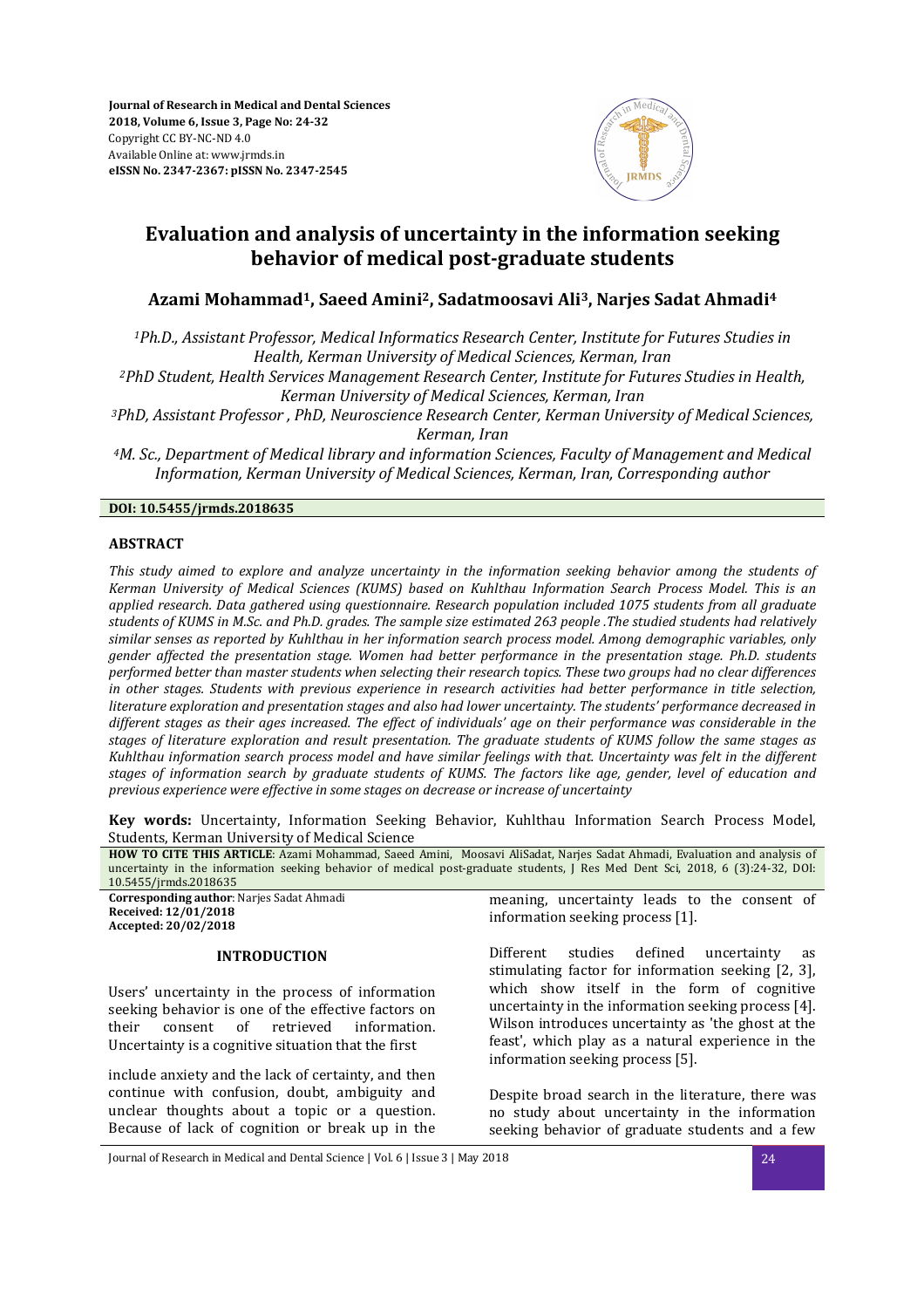researches studied this problem in other fields[6- 8]. One of these is Chowdhury study in 2011. She studied uncertainty in search and retrieval of digital information. She concluded that information seeking activities such as selection of channels and appropriate information sources, formulation of query, decision to stop searching and start of using retrieved cases are effective significant factors on uncertainty. Each information user may encounter with uncertainty at each step of information seeking process [7], but it may be negative or positive. So it may motivate users to identify new information sources [9, 10]

Some of other researchers who have studied uncertainty are Davis, Aals, Cooper, Ellis, Holliday, Kracker, Marchionini, Meho & Tibbo, Niedźwiedzka, Van Kampen, Anselme, Borgersa et al., Driscoll et al., Feltwell & Reer, and Crestain & Lalmas [11-25].

Almost all of the mentioned studies have performed in the western countries. So, it is necessary to study the compliance of the model with feelings of Iranian users during information search process.

#### **Information Seeking Behavior Models**

Seeking information behavior is a set of processes which eventually lead to useful information [26]. Studies indicated that user's information seeking behavior was effected by different variables to search and use information, then by correct

identifying and control of these factors can guide information seeking behaviors into specified and purposeful routes [27, 28]. Using information seeking behaviors' theories and models are the best ways to meet this issue. Two of these are Wilson and Kuhlthau information seeking behaviors models. These two models have obtained the most citations among pervious literatures. These models assess users' information seeking behaviors. Although Wilson model study confounding variables including psychological, demographical and environmental in users' information seeking behaviors, but it does not encompass uncertainty in its model, exclusively. Other information seeking behavior model belongs to Carrol C. Kuhlthau which is based on experimental studies. This model is known as Information Search Process (ISP) [29]. According to this model, the 6 stages of ISP model (i.e. initiation, selection, exploration, formulation, collection and presentation) occur in emotional, cognitive and physical areas. In this model, Kuhlthau emphasis more on the effective feelings such as anxiety, doubt, confusion, excitement, expectation, hesitation and optimism. She stated that information seeker moves stage by stage in this model. Kuhlthau has stated that uncertainty and anxiety are more probable to occur in the initial stages of information search process and then in the selection and exploration stages [30]. Kuhlthau presented a 6 stages model [29] on the basis of her 5 previous papers [32-35].

#### **Collection Tasks Initiation Selection Formulation Exploration Presentation** Feelings Uncertainly Optimism Confusion Clarity Sense of Satisfaction or (affective) frustration doubt direction/ disappointment confidence Thoughts Vague $--$ -->Focused (cognitive) Increasing interest Actions (physical) documenting exploring (Kuhlthau, 2004, p. 82)

# **Model of the Information Search Process**

*\_\_\_\_\_\_\_\_\_\_\_\_\_\_\_\_\_\_\_\_\_\_\_\_\_\_\_\_\_\_\_\_\_\_\_\_\_\_\_\_\_\_\_\_\_\_\_\_\_\_\_\_\_\_\_\_\_\_\_\_\_\_\_\_\_\_\_\_\_\_\_\_\_\_\_\_\_\_\_\_\_\_\_\_\_* 

**Figure 1. Kuhlthau's Model of the Information Search Process** 

Journal of Research in Medical and Dental Science | Vol. 6 | Issue 3 | May 2018 25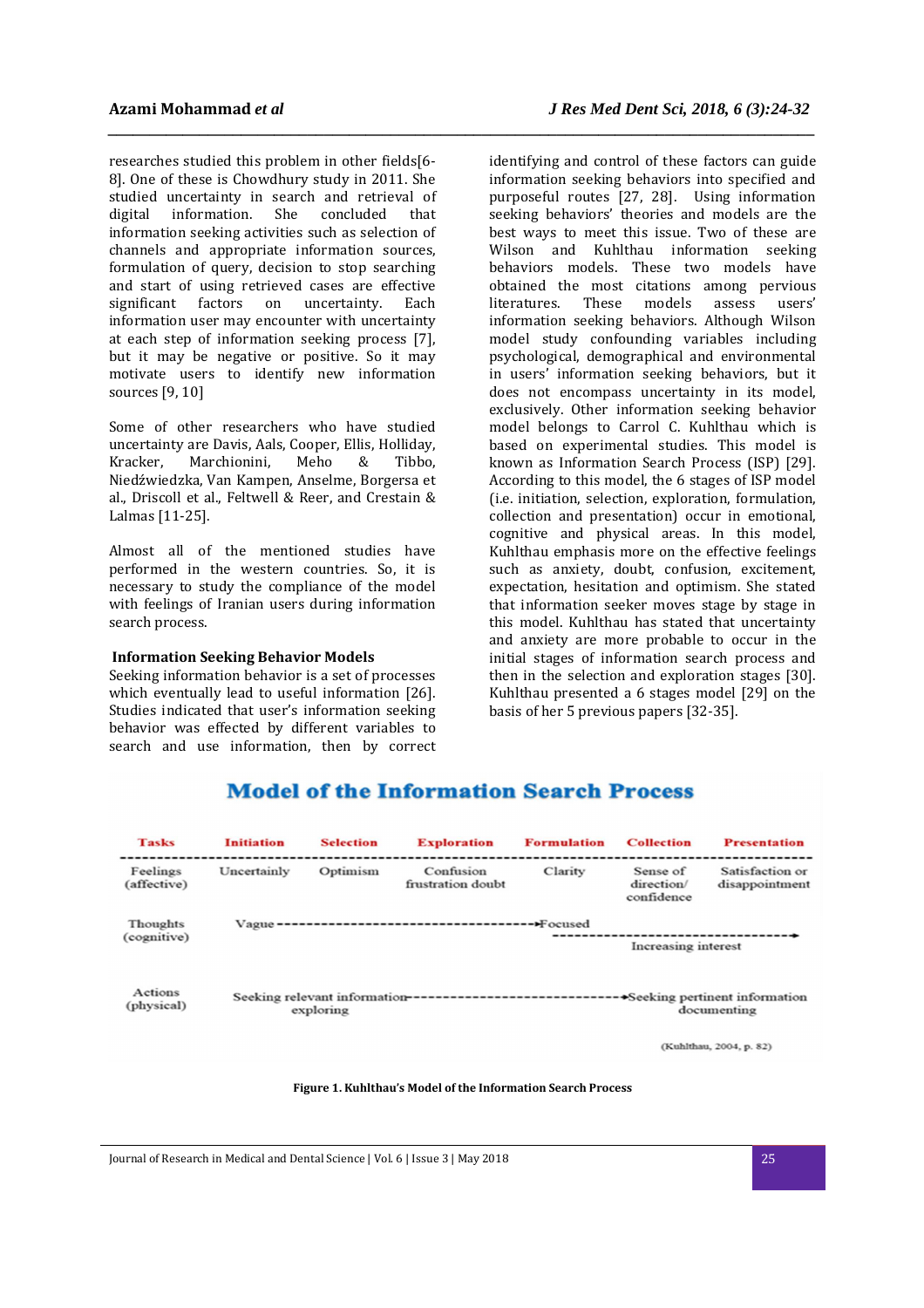## **MATERIALS AND METHODS**

This is an applied study that has performed through survey method. The study population includes 1075 graduate medical students in Kerman University of Medical Sciences (KUMS) during 2013-14. Simple randomized sampling used for determination of sample size. So, the sample size was 263 students.

The samples selected randomly from studying graduate students in the 6 colleges of KUMS. A researcher made questionnaire used to gather data. To design this questionnaire, previous literature studied, so that the components related to Kuhlthau information search process model and uncertainty identified. Then, on the basis of these components and other present questionnaires about information seeking behavior and also this study aims, the questionnaire has been made. The questionnaire validity confirmed by the university professors. The questionnaire alpha coefficient was 0.82.

#### **RESULTS**

The frequency of persons with certainty and uncertainty feelings and also the average of uncertainty scores in every stage are presented in the tables 1 and 2.

| Table 1: The frequency of students with certainty and |  |
|-------------------------------------------------------|--|
| uncertainty in Kerman University of Medical Sciences  |  |

| Stages of<br>Kuhlthau model average | Stage | Frequency                                               | Percent<br>frequency | P-value |
|-------------------------------------|-------|---------------------------------------------------------|----------------------|---------|
| Initiation                          | 18    | Lower than<br>average 104<br>Higher than<br>average 159 | 39.5<br>60.5         | 0.001   |
| Selection                           | 21    | Lower than<br>average 11<br>Higher than<br>average 252  | 4.2<br>95.8          | < 0.001 |
| Exploration                         | 21    | Lower than<br>average 55<br>Higher than<br>average 208  | 20.9<br>79.1         | < 0.001 |
| Formulation                         | 21    | Lower than<br>average 0<br>Higher than<br>average 263   | 0<br>100             | < 0.001 |
| Collection                          | 18    | Lower than<br>average 104<br>Higher than<br>average 259 | 39.5<br>60.5         | < 0.001 |
| Presentation                        | 21    | Lower than<br>average 18<br>Higher than<br>average 245  | 6.8<br>93.2          | < 0.001 |

As table 1 indicate, formulation stage is a milestone in the information search model. In this stage, on the basis of Kuhlthau expectation model, uncertainty decrease and self-confidence increase.

**Table 2: Study of relation between uncertainty and different stages of information search** 

*\_\_\_\_\_\_\_\_\_\_\_\_\_\_\_\_\_\_\_\_\_\_\_\_\_\_\_\_\_\_\_\_\_\_\_\_\_\_\_\_\_\_\_\_\_\_\_\_\_\_\_\_\_\_\_\_\_\_\_\_\_\_\_\_\_\_\_\_\_\_\_\_\_\_\_\_\_\_\_\_\_\_\_\_\_* 

| Stages of Kuhlthau model Average Standard deviation P-value |       |      |         |  |  |
|-------------------------------------------------------------|-------|------|---------|--|--|
| Initiation                                                  | 22.16 | 2.25 | < 0.001 |  |  |
| Selection                                                   | 26.05 | 3.13 | < 0.001 |  |  |
| Exploration                                                 | 24.73 | 3.67 | < 0.001 |  |  |
| Formulation                                                 | 29.99 | 2.86 | < 0.001 |  |  |
| Collection                                                  | 21.96 | 1.88 | < 0.001 |  |  |
| Presentation                                                | 25.86 | 292  | < 0.001 |  |  |

Hypothesis 1. There is relationship between uncertainty and users' starting behavior in searching information.

On the basis of table 2, the average of users' results is 22.16 which is more than the considered average. If the average obtained from the results be more than the questions' average, the users have felt uncertainty at the starting stage of the information search process; and if be lower, the users have felt higher certainty at the starting stage. On the basis of Kuhlthau model, the students of KUMS have not certainty feelings at the first of searching process and suffer from uncertainty. The results of table 1 indicate that most of the students (60.5%) suffer from uncertainty. By attention to  $p$ (sig)< $\alpha$ =0.05, there is significant relationship between uncertainty and the starting stage.

Hypothesis 2. There is relationship between uncertainty and users' selection behavior in searching information.

On the basis of table 2, the average of users' results is 26.05 which are more than the considered average. If the average obtained from the results be lower than the questions' average, the users have felt uncertainty at the title selection stage of the information search process; and if be higher, the users have felt higher certainty and optimism at title selection stage. On the basis of Kuhlthau model, the students of KUMS feel optimistic in selecting title for their researches or their uncertainty feeling is becoming into optimistic feeling. The results of table 1 indicate that most of the students (95.8%) feel optimistic about the selected title. By attention to  $p$ (sig)< $\alpha$ =0.05, there was significant relationship between uncertainty and the selection stage.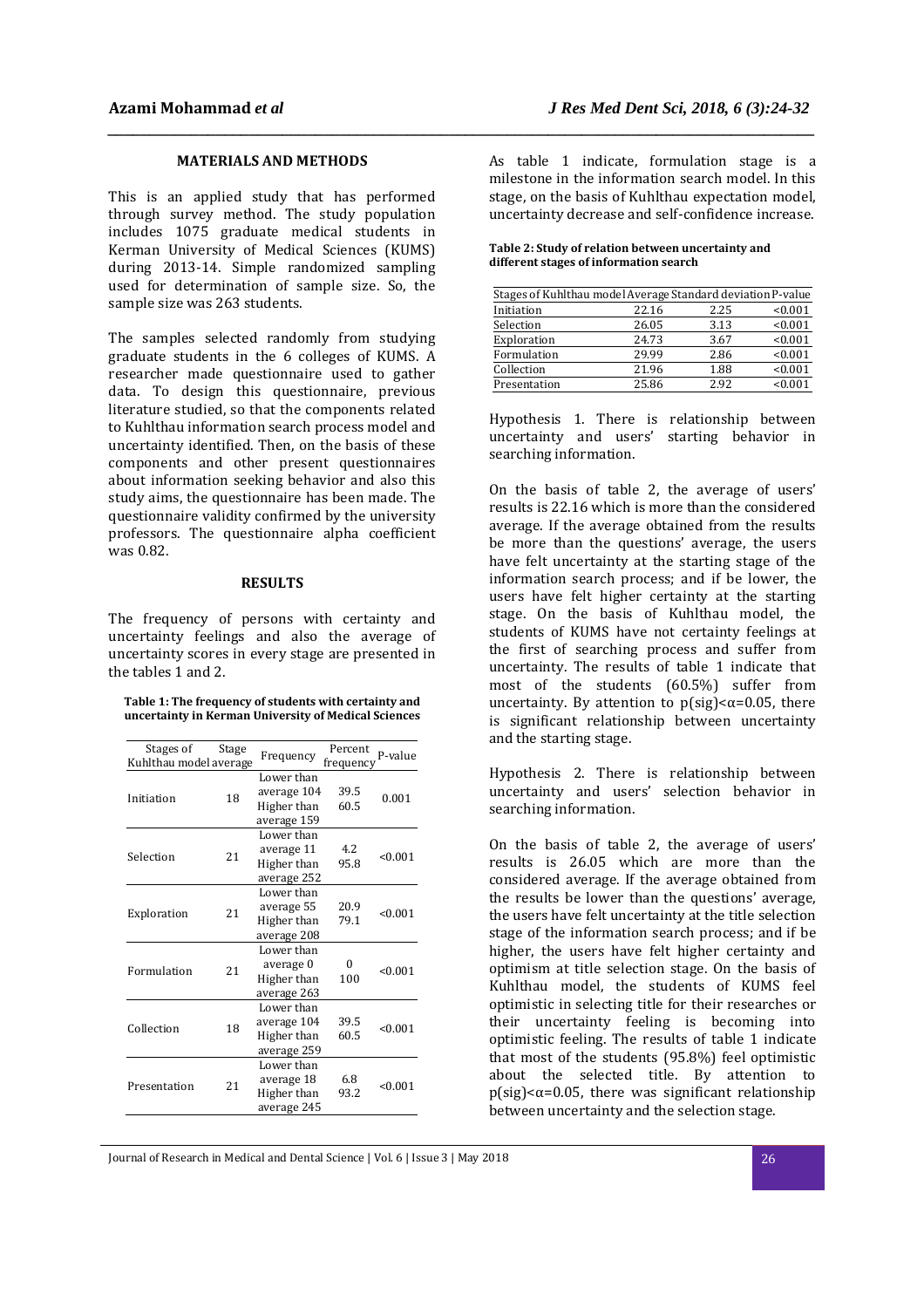Hypothesis 3. There is relationship between uncertainty and the users' follow up behavior in searching information.

*\_\_\_\_\_\_\_\_\_\_\_\_\_\_\_\_\_\_\_\_\_\_\_\_\_\_\_\_\_\_\_\_\_\_\_\_\_\_\_\_\_\_\_\_\_\_\_\_\_\_\_\_\_\_\_\_\_\_\_\_\_\_\_\_\_\_\_\_\_\_\_\_\_\_\_\_\_\_\_\_\_\_\_\_\_* 

On the basis of table 2, the average of users' results is 24.73 which is more than the considered average. If the average obtained from the results be more than the questions' average, the users have felt uncertainty at the exploration or literature follow up stage of the information search process; and if be lower, the users have felt higher certainty at the starting stage. On the basis of Kuhlthau model, the amount of doubt and uncertainty have increased between the students of KUMS. The results of table 1 indicate that most of the students (79.1%) suffer from uncertainty. By attention to  $p(\text{sig}) < \alpha = 0.05$ , there was significant relationship between uncertainty and the users follow up behavior.

Hypothesis 4. There is relationship between uncertainty and the users' formulation behavior in searching information.

On the basis of table 2, the average of users' results is 29.99 which is more than the considered average. On the basis of Kuhlthau model, the student's self-confidence should increase and their uncertainty decrease. The obtained results were similar to the model. If the average obtained from the results be more than the questions' average, so users certainty and confidence have increased; and if be lower, users have felt lower certainty at the literature formulation stage of the information search process. The results indicate that the negative feelings of the students have been replaced with the positive feelings such as certainty and self-confidence. Also, the results of table 1 indicate that the students' self-confidence have increased in this time. By attention to  $p$ (sig)< $\alpha$ =0.05, there was significant relationship between uncertainty and the users' formulation behavior.

Hypothesis 5. There is relationship between uncertainty and the users' collecting behavior in searching information.

On the basis of table 2, the average of users' results is 21.96 which is more than the considered average. If the average obtained from the results be more than the questions' average, so users certainty and confidence have increased during the literature collecting stage; and if be lower, users have felt lower certainty at the literature

formulation stage of the information search process. On the basis of obtained results, this stage of the information seeking behavior is similar to Kuhlthau model. This mean that the amount of users' uncertainty and doubt have been decreased and their self-confidence have been increased. On the basis of Kuhlthau expectation model, the students of KUMS in collecting research literature have lower uncertainty and search literature with more confidence. Also, on the basis of table 5, most of the students' self-confidence (60.5%) is still increasing. By attention to  $p$ (sig)< $\alpha$ =0.05, there was significant relationship between uncertainty and the users collecting behavior.

Hypothesis 6. There is relationship between uncertainty and the users' presentation behavior in searching information.

On the basis of Table 5, the average of users' results is 21.96 which is more than the considered average. If the average obtained from the results be more than the questions' average, so users feel comfort and tranquility during their presentation stage; and if be lower, users feel anxiety and worry. This stage of students' search behavior is in accordance with Kuhlthau model. This mean that the users feel comfort and tranquility. Also, on the basis of table 5 results, most of the students felt comfort and tranquility. By attention to  $p$ (sig)< $\alpha$ =0.05, there was significant relationship between uncertainty and the users' presentation behavior.

Hypothesis 7. There is relationship between uncertainty and the users' demographic factors. Demographic factors include age, gender and educational level. At the first, we explore the relationship between gender and uncertainty in the Kuhlthau information search stages. 263 students studied in this paper, including 213 females (81.2%) and 50 males (18.8%) students. After reviewing the normality assumption in the groups using Kolmogorov-Smirnov test, two independent samples T-test used to compare the average of uncertainty in the students' information search behavior on the basis of Kuhlthau model. Results indicated that there is no significant difference between males and females in the starting, selection, exploration, formulation and collecting stages in terms of uncertainty (table 3). In the presentation stage, by attention to the obtained significant level ( $p < \alpha = 0.05$ ), the hypothesis that there is relationship between gender and uncertainty was approved. By

Journal of Research in Medical and Dental Science | Vol. 6 | Issue 3 | May 2018 27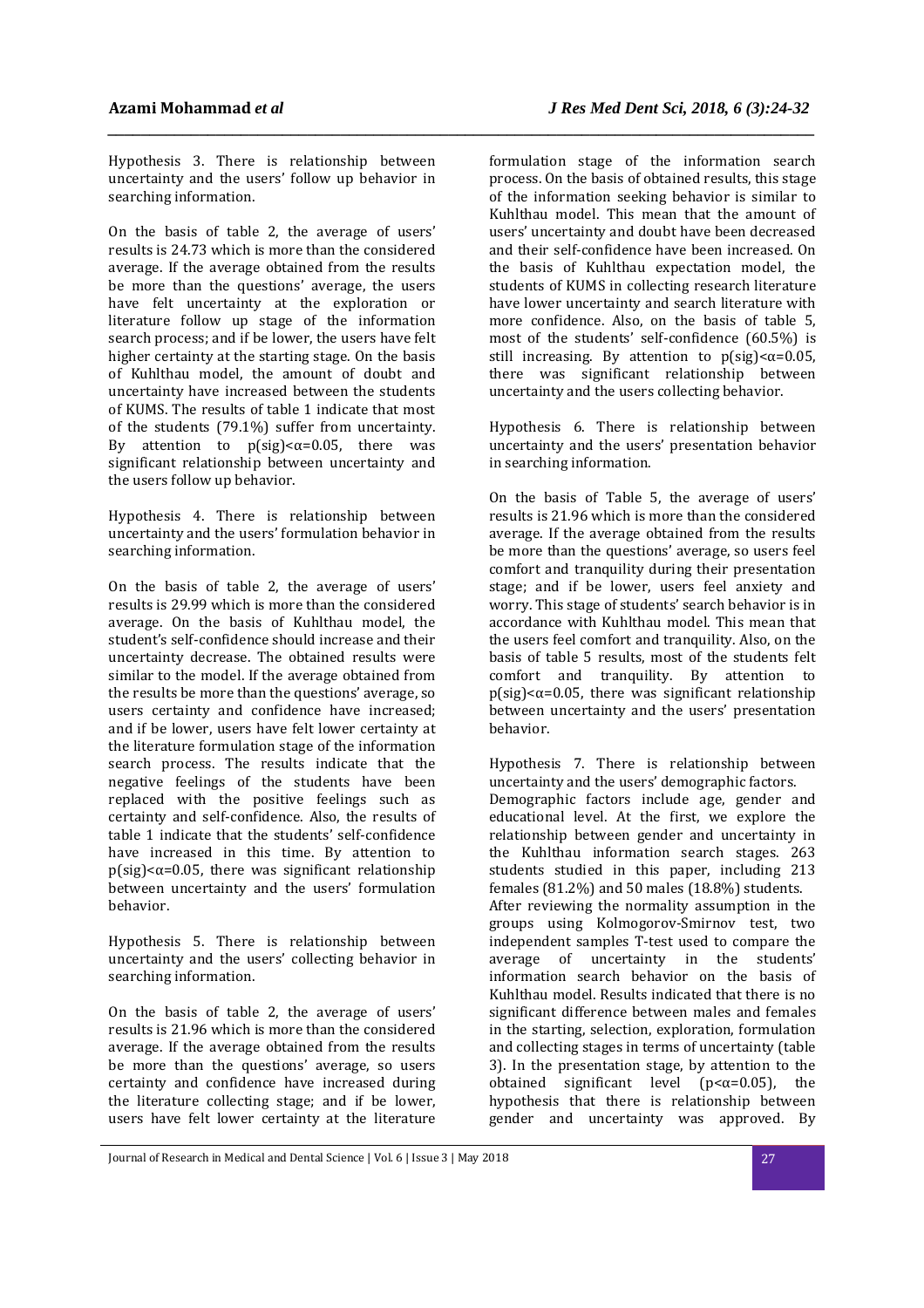attention to the average of obtained uncertainty scores, the females had better performance in the presentation stage.

**Table 3: Relationship between gender and average of uncertainty scores in information search stages** 

| Kuhlthau model stages Female average Male average P-value |       |       |       |
|-----------------------------------------------------------|-------|-------|-------|
| Initiation                                                | 22.17 | 22.10 | 0.84  |
| Selection                                                 | 26.21 | 25.36 | 0.09  |
| Exploration                                               | 24.83 | 24.29 | 0.37  |
| Formulation                                               | 29.87 | 30.53 | 0.15  |
| Collection                                                | 21.93 | 22.10 | 0.56  |
| Presentation                                              | 26.61 | 26.93 | 0.005 |

The next factor is to study the relationship between education level and the average of uncertainty scores in the Kuhlthau model. 222 participants were studying in M.Sc. degree and 41 participants were studying in Ph.D. degree. In the selection stage, there was significant relationship between educational level and the average of users' uncertainty scores. This mean that the students' education level was effective on the uncertainty feeling in this stage. By attention to the average of uncertainty scores in M.Sc. students compared with Ph.D. students (Table 4), so Ph.D. students had been better in the selection of research title and had higher certainty about their selected titles. The education level had positive effect more on the participants' performance in selecting research title.

#### **Table 4: Relationship between education level and average of uncertainty scores in information search stages**

| Kuhlthau model stages M.Sc. average Ph.D. average P-value |       |       |       |
|-----------------------------------------------------------|-------|-------|-------|
| Initiation                                                | 22.20 | 21.92 | 0.46  |
| Selection                                                 | 26.25 | 24.97 | 0.019 |
| Exploration                                               | 24.91 | 23.74 | 0.067 |
| Formulation                                               | 29.98 | 30.07 | 0.84  |
| Collection                                                | 21.88 | 22.41 | 0.108 |
| Presentation                                              | 25.75 | 26.46 | 0.165 |

The average age of students studying in graduate levels of KUMS was 27 years. Pearson correlation coefficient used to study the relationship between age and uncertainty.

### **Table 5: Relationship between age and average of uncertainty scores in information search stages**

|                            |         |         |         |         |      | Initiatio Selectio Exploratio Formulatio Collectio Presentatio |
|----------------------------|---------|---------|---------|---------|------|----------------------------------------------------------------|
|                            | n       | n       | n       | n       |      | n                                                              |
| Pearson<br>coefficie<br>nt | $-0.02$ | $-0.14$ | $-0.19$ | $-0.01$ | 0.11 | 0.15                                                           |
| P-value                    | 0.7     | 0.02    | 0.002   | 0.84    | 0.07 | 0.01                                                           |

There was an inverse significant relationship between selection stage and age. On the other

hand, age had effects on the selection stage. This mean that the participants' performance decrease with increase in age in the selection stage.

*\_\_\_\_\_\_\_\_\_\_\_\_\_\_\_\_\_\_\_\_\_\_\_\_\_\_\_\_\_\_\_\_\_\_\_\_\_\_\_\_\_\_\_\_\_\_\_\_\_\_\_\_\_\_\_\_\_\_\_\_\_\_\_\_\_\_\_\_\_\_\_\_\_\_\_\_\_\_\_\_\_\_\_\_\_* 

| Table 6: Relationship between experience and average of |
|---------------------------------------------------------|
| uncertainty scores in information search stages         |

| Stages of      | The number   |         | Standard  | P-    |
|----------------|--------------|---------|-----------|-------|
| Kuhlthau model | of articles  | Average | deviation | value |
|                | Without      |         |           |       |
|                | articles     | 21.87   | 2.36      |       |
|                | 1-3 articles | 22.29   | 2.04      |       |
| Start          | 4-6 articles | 23.31   | 1.85      | 0.059 |
|                | More than 6  | 22.71   | 2.52      |       |
|                | articles     |         |           |       |
|                | Without      |         |           |       |
|                | articles     | 26.41   | 3.03      |       |
| Selection      | 1-3 articles | 25.94   | 3.35      | 0.048 |
|                | 4-6 articles | 24.25   | 3         |       |
|                | More than 6  | 25.37   | 2.06      |       |
|                | articles     |         |           |       |
|                | Without      |         |           |       |
|                | articles     | 26.41   | 3.03      |       |
|                | 1-3 articles | 25.94   | 3.35      | 0.006 |
| Exploration    | 4-6 articles | 24.25   | 3         |       |
|                | More than 6  | 25.37   | 2.06      |       |
|                | articles     |         |           |       |
|                | Without      |         |           |       |
|                | articles     | 30      | 2.84      |       |
| Formulation    | 1-3 articles | 29.69   | 2.8       | 0.25  |
|                | 4-6 articles | 31.18   | 3.74      |       |
|                | More than 6  | 30.42   | 2.17      |       |
|                | articles     |         |           |       |
|                | Without      |         |           |       |
|                | articles     | 21.98   | 1.85      |       |
| Collecting     | 1-3 articles | 21.92   | 1.94      | 0.99  |
|                | 4-6 articles | 22      | 2.19      |       |
|                | More than 6  | 22      | 1.66      |       |
|                | articles     |         |           |       |
| Presentation   | Without      |         |           |       |
|                | articles     | 25.69   | 2.79      |       |
|                | 1-3 articles | 25.55   | 2.89      | 0.01  |
|                | 4-6 articles | 27.81   | 3.97      |       |
|                | More than 6  | 27.14   | 2.95      |       |
|                | articles     |         |           |       |

There was an inverse significant relationship between the exploration stage and age. This mean that age has a positive effect on exploration stage. On the other hand, in the exploration stage, the participants' performance decreased with age increasing.

By attention to  $p<\alpha=0.05$  in the selection stage, the significant relationship between experience and uncertainty is approved. The experience help students to select their titles with higher certainty and self-confidence.

By attention to  $p < \alpha = 0.05$  in the follow up stage, the significant relationship between experience and uncertainty is approved. The students with previous experience in writing articles or research

Journal of Research in Medical and Dental Science | Vol. 6 | Issue 3 | May 2018 28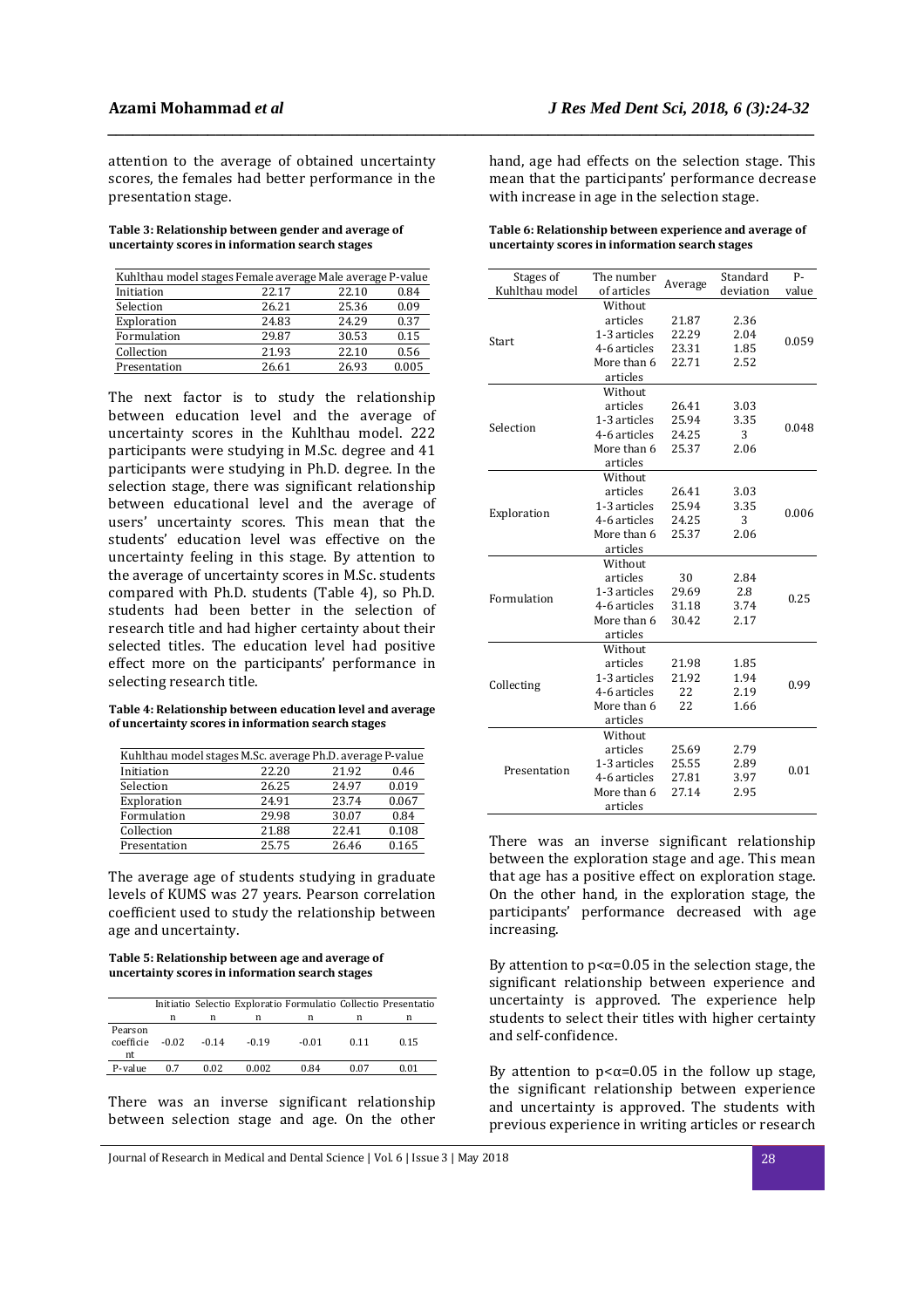activities had lower uncertainty in this stage of study.

*\_\_\_\_\_\_\_\_\_\_\_\_\_\_\_\_\_\_\_\_\_\_\_\_\_\_\_\_\_\_\_\_\_\_\_\_\_\_\_\_\_\_\_\_\_\_\_\_\_\_\_\_\_\_\_\_\_\_\_\_\_\_\_\_\_\_\_\_\_\_\_\_\_\_\_\_\_\_\_\_\_\_\_\_\_* 

By attention to  $p < \alpha = 0.05$  in the presentation stage, the significant relationship between experience and uncertainty is approved. The experiences help students to practice in calm, peace of mind and certainty in the time of research presentation.

## **DISCUSSION**

The results indicate that the students have uncertainty when start searching their needed information. The study of Narmenji and Nowkarizi on users' feelings indicated that contrary to Kuhlthau model, the participants feel confidence at the beginning of study [36].

On the basis of second hypothesis, the users when select their considered title during information search process, feel optimistic and less likely feel uncertainty. The students' feelings were in accordance with Kuhlthau model. The study of Narmenji and Nowkarizi had similar results [36]. Hyldegard stated that the group members, in the starting stage, indicated the cognitive experience similar to that in information search process [15]. About the third hypothesis, in accordance with the expected feeling in the Kuhlthau model, the users had increasing uncertainty. Kuhlthau stated that, in the third stage, the users' feelings like confusion, uncertainty and doubt are continuously increasing [29]. Narmenii and Nowkarizi also drew similar conclusions in their review [36]

. The results obtained from the fourth hypothesis were in accordance with Kuhlthau model. On the other hand, the users' uncertainty and doubt have decreased. Kuhlthau has stated that formulation is a turning point in the information search process. So that, in this stage, self-confidence increased, confusing decreased and interest intensified [29]. The Hyldegard results in this stage was in contrary with Kuhlthau model [15]. So that in the follow up stage, as Kuhlthau has stated it as a turning point, negative feelings have not been replaced with positive feelings like transparency. Narmenji and Nowkarizi indicated that users' certainty have increased compared to the first stage [36].

About the fifth hypothesis, the students' information search behavior was in accordance with Kuhlthau model, the users doubt and uncertainty decreased and their self-confidence

increased continuously. Kuhlthau has stated about the users' feelings in this stage that self-confidence increase continuously and because of interest to the progress, uncertainty decrease [29]. The users have clear thoughts about their needs. Narmenji and Nowkarizi obtained similar results about users' feelings in the collecting stage [36].

The results of the sixth hypothesis indicated that the users, in accordance with Kuhlthau model, feel calm at the time of presentation. Hyldegard stated that uncertainty and hopelessness still feel by the group members at the end of project period [15]. Kuhlthau said that the sense of comfort is common along with the sense of satisfaction (Kuhlthau, 1991). The results of Narmenji and Nowkarizi is also similar to the Kuhlthau model [36].

The seventh hypothesis explore the relationship between uncertainty and demographic factors. The study indicated that gender don't have any effect on the starting, selection, follow up, formulation and collection stages. In the presentation stage, the gender was not effective on uncertainty. By attention to the obtained uncertainty scores, females had a better performance in the presentation of obtained information. Chowdhury stated that formulation of search term cause uncertainty in men higher than women. In other activities, women had higher uncertainty than men [9]. In another study, Chowdhury et al. concluded that the activities like stating the research question, decision making about the time of search and using founded cases were the main causes of uncertainty among women and men [37, 38]. Selection of information channels and suitable sources cause uncertainty more among women. Other studies stated that there is no relationship between uncertainty and gender [30,31].

## **CONCLUSION**

The study indicated that students of KUMS feel uncertainty in different stages of information search process. To meet uncertainty problem in the starting stage, the students consulted with professors, informed people and librarians or search in the information resources.

In the selection stage, the students felt lower certainty and higher optimistic feelings. By increasing in age, the students' performance decreased. The students with previous experience in the research activities had lower uncertainty.

Journal of Research in Medical and Dental Science | Vol. 6 | Issue 3 | May 2018 29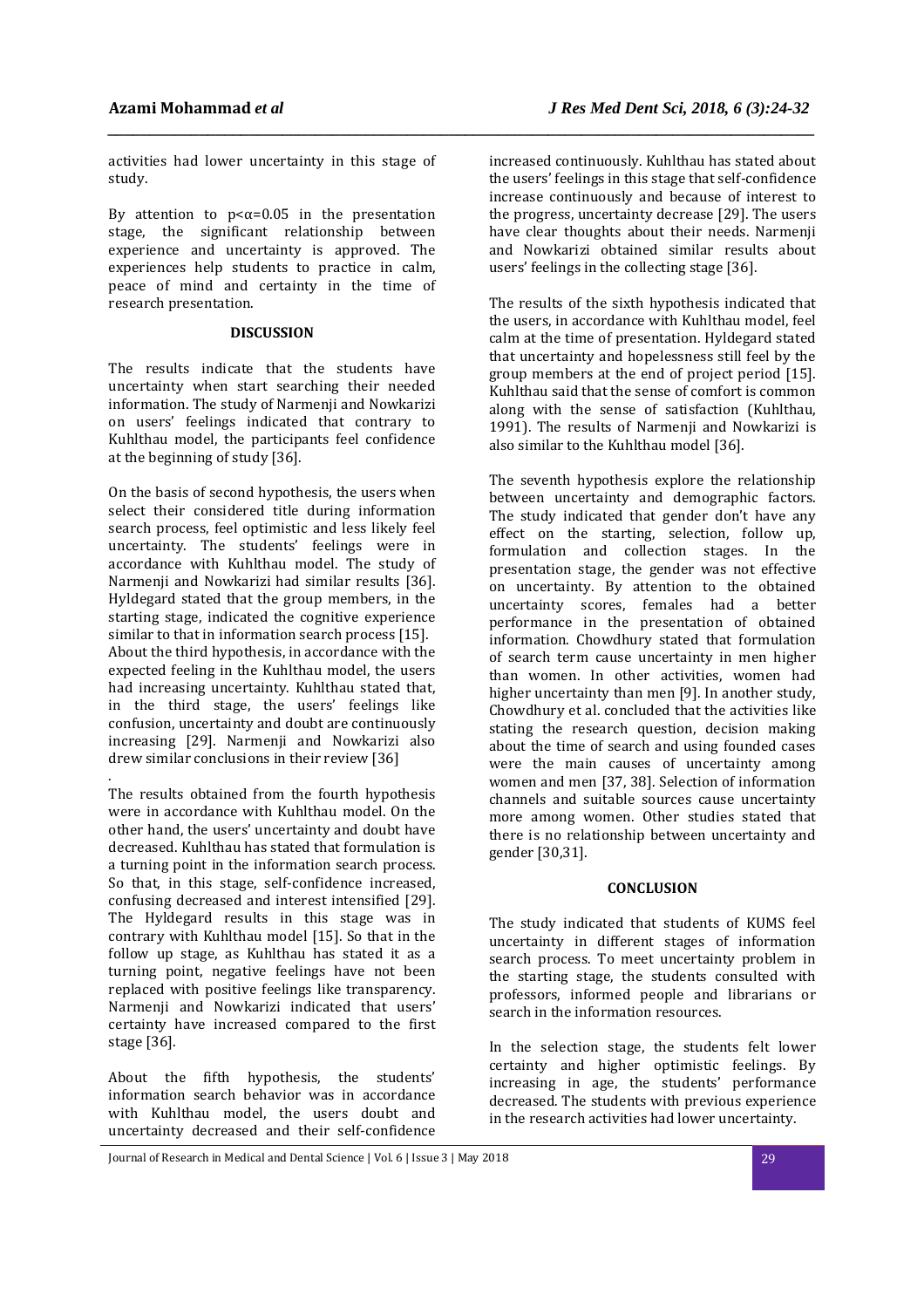In the follow up stage, the obtained results were similar to the Kuhlthau model. The students' uncertainty has increased in facing with different information resources. The students' age was effective on the results of this stage. So that by age increasing, their performance decreased. The students with previous experience in the research activities search literature with higher certainty in this stage. Formulation stage, as a milestone in the Kuhlthau, repeated among the students of KUMS. The users' uncertainty decreased in this stage and replaced with certainty and optimism. The participants with different age groups and different experience levels in research activities and writing articles had same performance.

In the collecting stage, uncertainty has been decreased and confidence has been increased. When the participants make sure about accuracy and relevance of the gathered data, their interest increased in the subject under study. Such as previous stage, age and experience had no meaningful effect on participants' performance.

In the presentation stage, the results were similar to the Kuhlthau model. The students felt calm and certainty during presentation of gathered information. Higher experience helped to the better presentation. Increasing in age was also effective on performance reduction and increase in uncertainty.

Among Kuhlthau model stages, only gender had effects on the participants' presentation type. Women had higher confidence and lower certainty in this stage. The education level had positive effect only on the stage of title selection. The Ph.D. students had higher certainty and confidence than M.Sc. students in selecting their study title.

## **Acknowledgments**

We would like to show our gratitude to the staff members in the Department of Medical Library and Information Sciences at Kerman Medical University for their help and support during the course of this research, and we thank the reviewers for their comments, which greatly improved the manuscript.

## **Conflict of Interest**

There is no conflict of interest to be declared.

## **Authors' contributions**

All authors contributed to this project and article equally. All authors read and approved the final manuscript.

## **REFERENCES**

*\_\_\_\_\_\_\_\_\_\_\_\_\_\_\_\_\_\_\_\_\_\_\_\_\_\_\_\_\_\_\_\_\_\_\_\_\_\_\_\_\_\_\_\_\_\_\_\_\_\_\_\_\_\_\_\_\_\_\_\_\_\_\_\_\_\_\_\_\_\_\_\_\_\_\_\_\_\_\_\_\_\_\_\_\_* 

- 1. Azami, Mohammad and Ramallah Fattahi (2009). Matching of the graphical user interface of the database with the Ellis' Information Seeking Behavior Model. Quarterly Journal of Science and Technology, 25 (2): 347-264.
- 2. Anderson, T.D. (2010). Uncertainty. In M.J. Bates & M.N. Maack (Eds.), Encyclopedia of library and information sciences. 3rd. ed. (pp. 5285-5296). London: Taylor & Francis.
- 3. Okhovati, M., Sharifpoor, E., Azami, M., Zolala, F. and Hamzehzadeh, M. (2016). Novice and experienced users' performance and satisfaction with Web of Science and Scopus. Journal of Librarianship and Information Science.49(4):1-9.
- 4. Kuhlthau, C.C. (1993). A principle of uncertainty for information seeking. Journal of Documentation, 49(4), 339- 355.
- 5. Wilson, T.D. (1997). Information behavior: an interdisciplinary perspective. Information Processing & Management,33(4), 551-572.
- 6. Tajedini, O., Azami, M., & Sadatmoosavi, A. (2018). The investigation of utilization of research findings in humanities: the effects of individual characteristics of faculty members on their viewpoints (online). Available: https://digitalcommons.unl.edu/libphilpr ac/1738.
- 7. Aazami, Mohammad, yousefzadeh, Elham and Namdar, Freshteh (2010). Faculty members of Kerman University of medical Sciences'participation in science production and investigation of the effective factors. Geomatics and information Science of Wuhan University, 35:65-68.
- 8. Aazami, Mohammad and Yousefzadeh, Elham(2011). "Globalization challenges and opportunities for developing countries: Iranian Academic Libraries Approach" 2nd International Conference on Society and Information Technologies (ICSIT 2011), to be held in Orlando, USA, on March 27th - 30th, 2011.
- 9. Chowdhury S, Gibb F, Landoni M. Uncertainty in information seeking and retrieval: A study in an academic

Journal of Research in Medical and Dental Science | Vol. 6 | Issue 3 | May 2018 30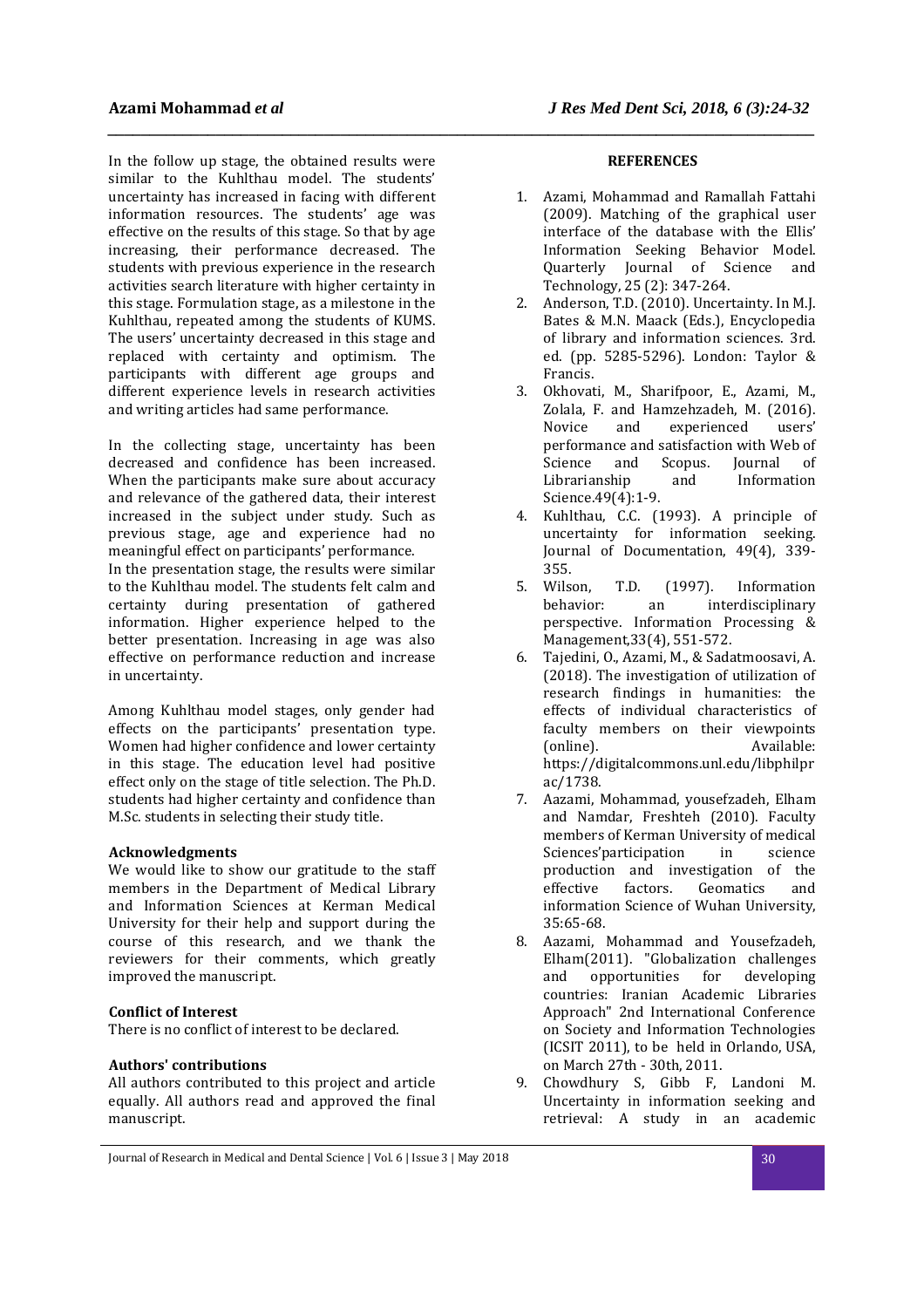environment. Information Processing & Management. 2011;47(2):157-75.

*\_\_\_\_\_\_\_\_\_\_\_\_\_\_\_\_\_\_\_\_\_\_\_\_\_\_\_\_\_\_\_\_\_\_\_\_\_\_\_\_\_\_\_\_\_\_\_\_\_\_\_\_\_\_\_\_\_\_\_\_\_\_\_\_\_\_\_\_\_\_\_\_\_\_\_\_\_\_\_\_\_\_\_\_\_* 

- 10. Anderson, T.D. (2006). Uncertainty in action: observing information seeking within the creative processes of scholarly research. Information Research, 12(1), paper 283. Retrieved 18 October 2011 fromhttp://InformationR.net/ir/121/pap er283.html (Archived by WebCite® at http://www.webcitation.org/66LlGPHwR).
- 11. Davis-Lenski SJ. The Research Process of<br>Middle School Students Reading Middle School Students. Reading Improvement. 1994;31(4):224-42.
- 12. Cooper LZ. A case study of informationseeking behavior in 7-year-old children in a semistructured situation. Journal of the American society for information science and technology. 2002;53(11):904-22.
- 13. Ellis D, Cox D, Hall K. A comparison of the information seeking patterns of researchers in the physical and social sciences. Journal of documentation. 1993;49(4):356-69.
- 14. Holliday W, Li Q. Understanding the millennials: updating our knowledge about students. Reference services review. 2004;32(4):356-66.
- 15. Hyldegård J. Collaborative information behaviour--exploring Kuhlthau's Information Search Process model in a group-based educational setting. Information Processing & Management. 2006;42(1):276-98.
- 16. Kracker J, Wang P. Research anxiety and students' perceptions of research: An experiment. Part II. Content analysis of their writings on two experiences. Journal of the American Society for Information Science and Technology. 2002;53(4):295- 307.
- 17. Marchionini G. Information seeking in electronic environments: Cambridge university press; 1997.
- 18. Meho LI, Tibbo HR. Modeling the information-seeking behavior of social scientists: Ellis's study revisited. Journal of the American society for Information Science and Technology. 2003;54(6):570- 87.
- 19. Niedzwiedzka B. A proposed general model of information behaviour. Information research. 2003;9(1):9-1.
- 20. Van Kampen DJ. Library anxiety, the information search process and doctoral use of the library2003.
- 21. Anselme P. The uncertainty processing theory of motivation. Behavioural brain research. 2010;208(2):291-310.
- 22. Borgers R, Mullen PD, Meertens R, Rijken M, Eussen G, Plagge I, et al. The information-seeking behavior of cancer outpatients: a description of the situation. Patient Education and Counseling. 1993;22(1):35-46.
- 23. Driscoll A, Davidson P, Clark R, Huang N, Aho Z. Tailoring consumer resources to enhance self-care in chronic heart failure. Australian Critical Care. 2009;22(3):133- 40.
- 24. Feltwell AK, Rees CE. The informationseeking behaviours of partners of men with prostate cancer: a qualitative pilot study. Patient Education and Counseling. 2004;54(2):179-85.
- 25. Crestani F, Lalmas M. Logic and uncertainty in information retrieval. Lectures on information retrieval: Springer; 2001. p. 179-206.
- 26. Taylor, Robert S. (1968). "Question negotiation and information seeking in libraries". Journal of College and Research Libraries 29 (3), 178-94.
- 27. Nouroozi, A. (1385). The main factors affecting the behavior of information seekers. Journal of Library and Information Science. 9 (1). Page 144. 175
- 28. Khosrowjerdi, Mahmoud and Jahromy, Ghorban. (1386). Explore the relationship between information-seeking behavior of graduate students' critical thinking. Atlashnasy (1 and 2): 134-150.
- 29. Kuhlthau CC. Inside the search process: Information seeking from the user's perspective. JASIS. 1991;42(5):361-71.
- 30. Wilson TD, Ford NJ, Ellis D, Foster AE, Spink A. Information seeking and mediated searching: Part 2. Uncertainty and its correlates. Journal of the American Society for Information Science and Technology. 2002;53(9):704-15.
- 31. Sajedeh Malekzadeh, Mohammad Azami, Moghadameh Mirzaei and Fatemeh Motamedi (2016). Comparative Investigation of Health Literacy Level of Cardiovascular Patients Hospitalized in Private and Educational Hospitals of Kerman City. ActaInform Med, 24(1): 56- 60.
- 32. Kuhlthau CC. The library research process: case studies and interventions

Journal of Research in Medical and Dental Science | Vol. 6 | Issue 3 | May 2018 31